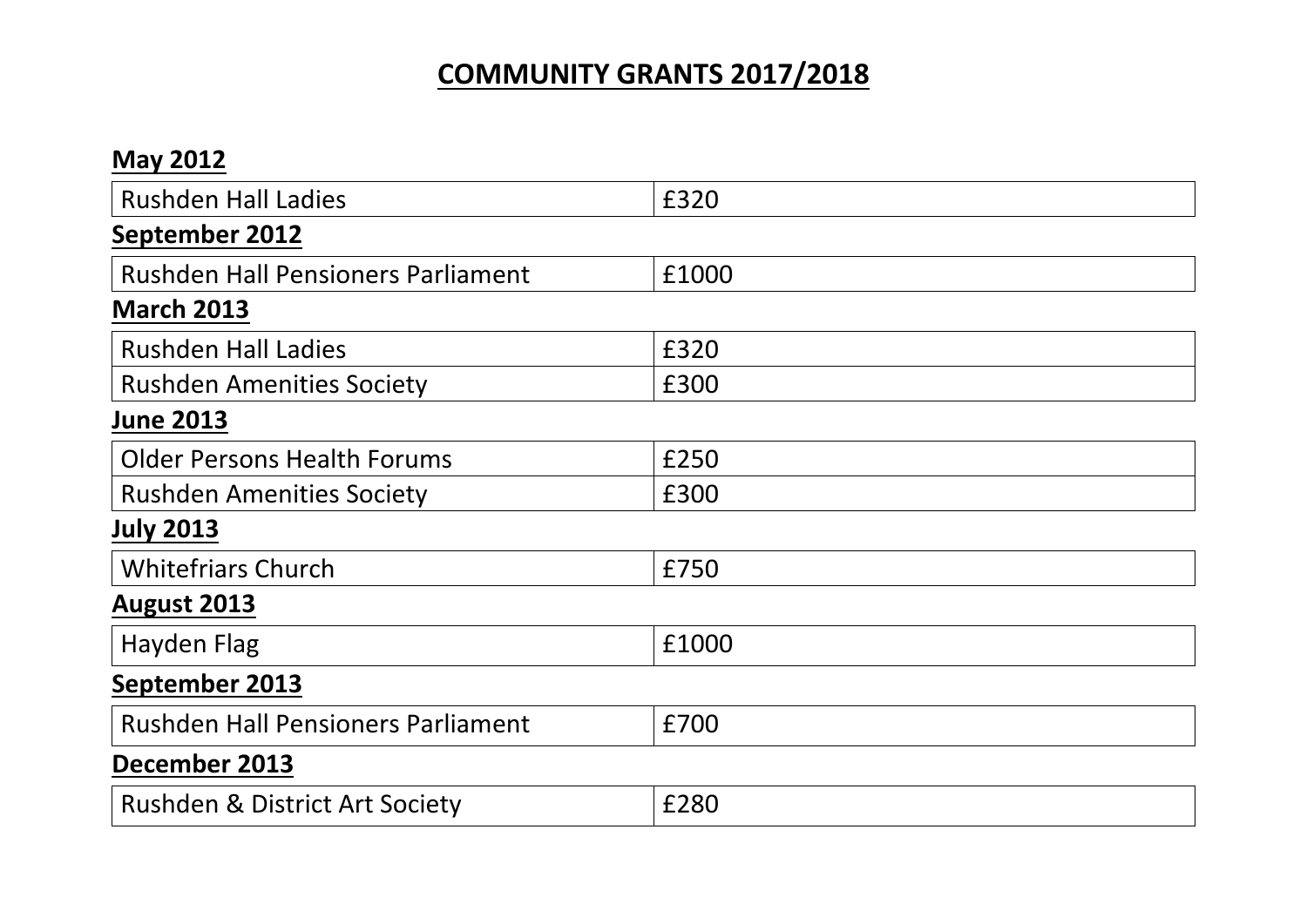#### **January 2014**

| Rushden & Higham R.U.F.C                  | £3000 |  |
|-------------------------------------------|-------|--|
| <b>February 2014</b>                      |       |  |
| <b>Rushden &amp; District Art Society</b> | £280  |  |
| <b>March 2014</b>                         |       |  |
| <b>Rushden Mind</b>                       | £3000 |  |
| <b>May 2014</b>                           |       |  |
| Maritime Volunteer Service Rushden        | £250  |  |
| August 2014                               |       |  |
| <b>Rushden Hall Ladies</b>                | £700  |  |
| <b>Rushden Amenities Society</b>          | £300  |  |
| October 2014                              |       |  |
| Rushden & Higham United Football Club     | £2000 |  |
| Northants Inline Roller Hockey Club       | £3000 |  |
| <b>Rushden Town Bowls Club</b>            | £3000 |  |
| December 2014                             |       |  |
| <b>Older Persons Forum</b>                | £1250 |  |
| Rushden & Higham United Football Club     | £2000 |  |
| <b>February 2015</b>                      |       |  |
| <b>Rushden and District Art Society</b>   | £395  |  |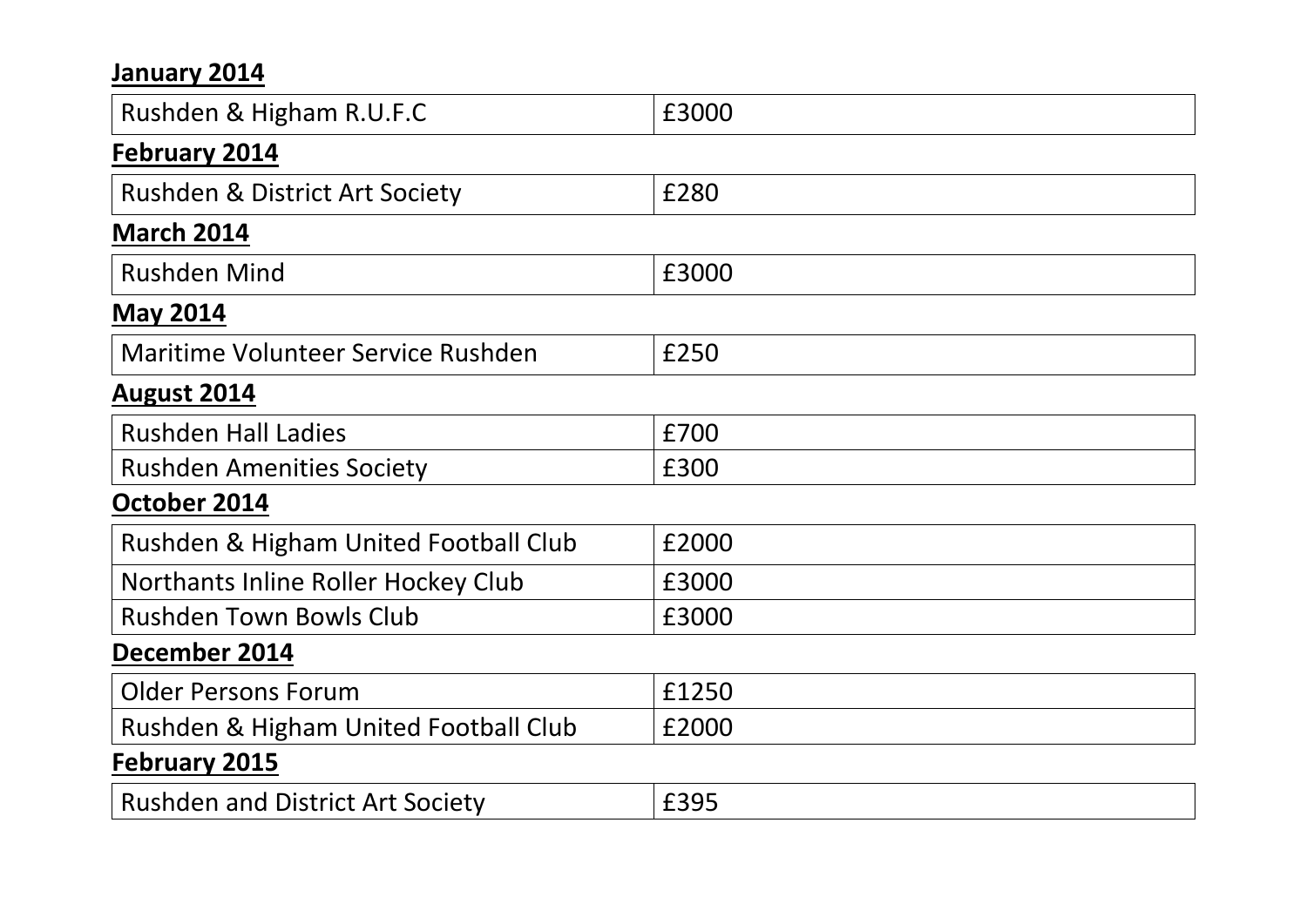### **September 2015**

| <b>Rushden Hall Ladies</b>                 | £400  |  |
|--------------------------------------------|-------|--|
| November 2015                              |       |  |
| Ma's Buttons                               | £500  |  |
| December 2015                              |       |  |
| Serve                                      | £2500 |  |
| <b>Older Persons Health Forum</b>          | £1500 |  |
| <b>April 2016</b>                          |       |  |
| <b>Rushden Mind</b>                        | £2000 |  |
| <b>Rushden Town Bowling Club</b>           | £2500 |  |
| <b>Pensioners Parliament</b>               | £704  |  |
| <b>July 2016</b>                           |       |  |
| <b>Rushden Collectors Circle</b>           | £200  |  |
| <b>Rushden Amenities Society</b>           | £200  |  |
| <b>Rushden &amp; District Art Society</b>  | £450  |  |
| January 2017                               |       |  |
| Serve                                      | £3000 |  |
| <b>May 2017</b>                            |       |  |
| <b>Rushden and District Art Society</b>    | £450  |  |
| <b>June 2017</b>                           |       |  |
| <b>Rushden Hall Ladies</b>                 | £400  |  |
| Northamptonshire Association for the Blind | £1000 |  |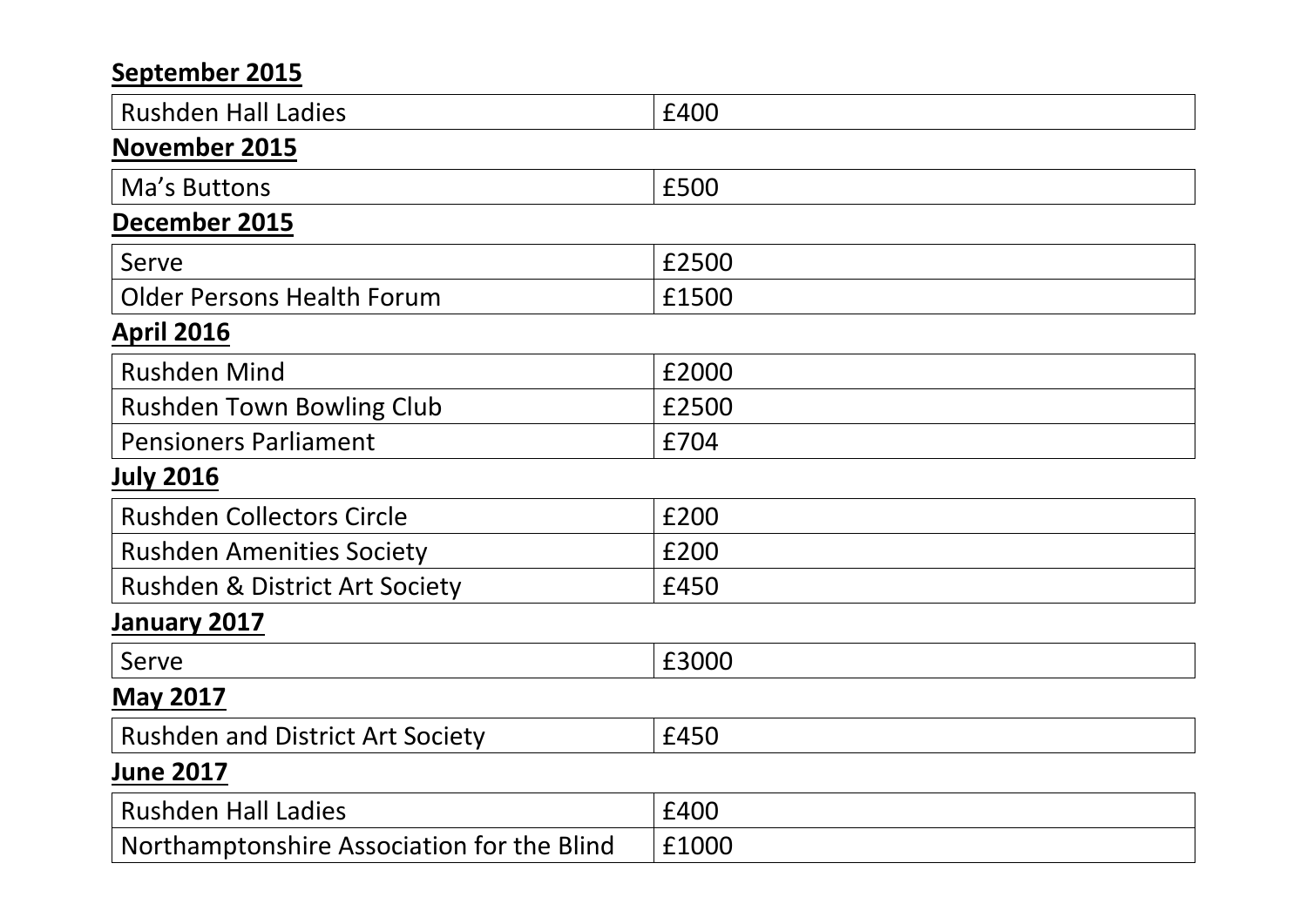### **July 2017**

| Rushden & District Junior Chess League    | £500 – Cheque returned as unable to |
|-------------------------------------------|-------------------------------------|
|                                           | establish the club.                 |
| September 2017                            |                                     |
| Rushden & Higham United Football Club     | £2000                               |
| <b>February 2018</b>                      |                                     |
| Serve                                     | £3640                               |
| <b>March 2018</b>                         |                                     |
| Rushden & Higham Rugby Football Club      | £1500                               |
| <b>Rushden Mind</b>                       | £3000                               |
| <b>April 2018</b>                         |                                     |
| <b>Rushden Amateur Theatrical Society</b> | £2000                               |
| Serve                                     | £1000                               |
| <b>SPL3D Limited</b>                      | £500                                |
| TJ's Alternative Gifts                    | £384                                |
| <b>June 2018</b>                          |                                     |
| <b>Rushden Town Band</b>                  | £2500                               |
| <b>July 2018</b>                          |                                     |
| <b>Rushden Hall Ladies</b>                | £400                                |
| October 2018                              |                                     |
| The Swivel Club                           | £710                                |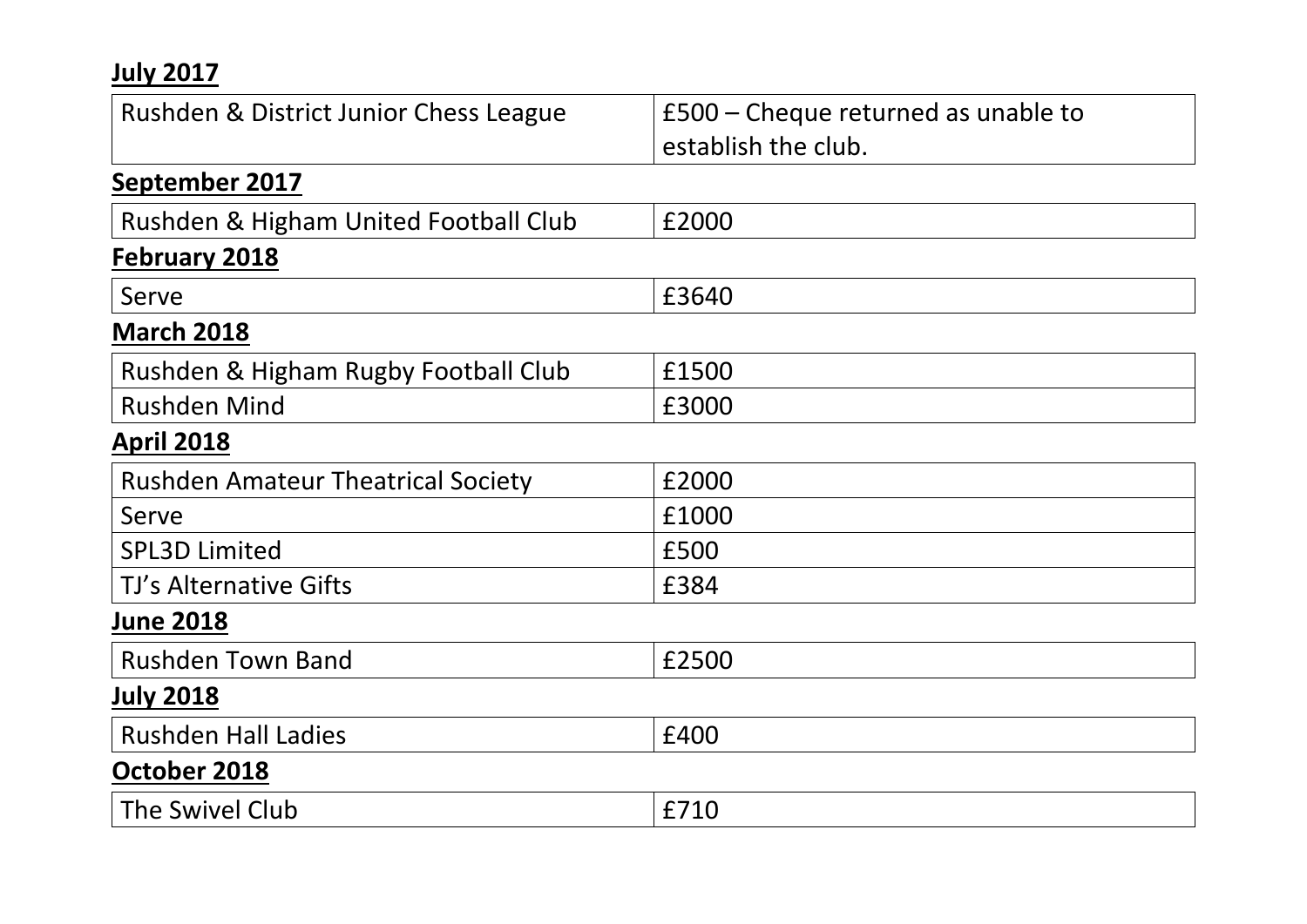#### **APRIL**

| <b>Rushden Swimming Club</b>                      | £3000 |  |
|---------------------------------------------------|-------|--|
| Rushden & Higham Town Cricket Club                | £185  |  |
| <b>Rushden &amp; District Art Society</b>         | £185  |  |
| <b>August 2019</b>                                |       |  |
| <b>Rushden Collectors Circle</b>                  | £220  |  |
| <b>Rushden Hall Pensioners Club</b>               | £682  |  |
| <b>November 2019</b>                              |       |  |
| <b>Rushden MIND</b>                               | £3000 |  |
| <b>June 2020</b>                                  |       |  |
| <b>ENC Child Contact Services - CIC</b>           | £1000 |  |
| October 2020                                      |       |  |
| 1 <sup>st</sup> Rushden Scout Group (Covid Grant) | £500  |  |
| Rush 2The Den (Covid Grant)                       | £500  |  |
| Rushden Swimming Club (Covid Grant)               | £500  |  |
| <b>November 2020</b>                              |       |  |
| Rushden & Higham Community Boxing (Covid Grant)   | £500  |  |
| <b>June 2021</b>                                  |       |  |
| <b>East Northants Faith Group</b>                 | £3625 |  |
| July 2021                                         |       |  |
| Serve                                             | £960  |  |